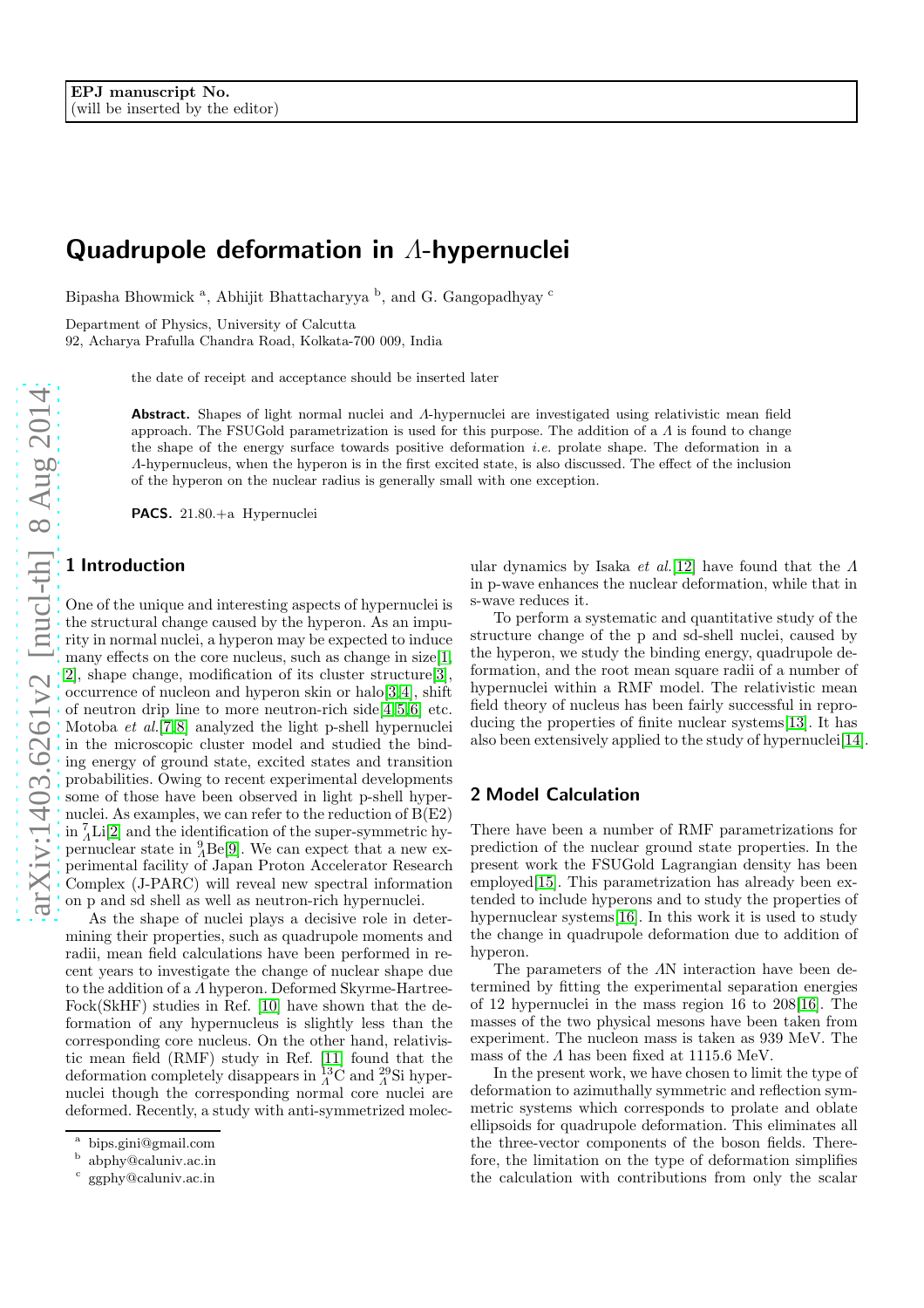meson, the zero components of the isoscalar vector meson, the photon, and the neutral  $\rho$  meson fields. This is the same set of boson fields that was required for spherical nuclei; however, these boson fields now have an additional angular dependence.

Solving the field equations with no further simplification can be very involved due to the difficulties encountered in obtaining solutions for coupled partial differential equations. We expand the boson fields in terms of Legendre polynomials and the nucleonic orbital wave functions in terms of spherical angle functions. The method of solution has been explained in detail in Ref. [\[17\]](#page-4-16). Terms up to angular momentum  $L = 6$  have been taken into account. The grid size for solving the differential equations is taken to be 0.1 fm.

Using density functional theory, H $\bar{a}$ kkinen *et al.*[\[18\]](#page-4-17) showed that light nuclei and clusters of alkali-metal atoms have similar shapes and odd-even staggering of total energy, which they found to be nearly independent of the interactions between the fermions. In very light nuclei, the spacings between energy levels are large. Hence, pairing is not expected to play a very important role. In a deformed RMF calculation, Arumugam et al.[\[19\]](#page-4-18) found that pairing is unimportant in light nuclei. Hence, in the present calculation, we have neglected pairing. In the case of  $^{25}_{A}Mg$ , we have checked that the deformation becomes slightly smaller in both the core and the hypernucleus on inclusion of the pairing. However, the relative change in deformation on inclusion of the hyperon is unaffected by pairing.

As will be seen, it has been necessary to study the energy surface of the ground state as a function of quadrupole deformation. To calculate the energy surface as a function of quadrupole deformation, we have used the method of Lagrange's undetermined multiplier. Thus the deformation constrained Lagrangian density has been written as

$$
\mathcal{L}' = \mathcal{L} - \lambda \hat{Q}_D \bar{\Psi} \Psi, \tag{1}
$$

where  $\hat{Q}_D = f(r)(3z^2 - r^2)$  is the quadrupole operator multiplied by a radial damping function  $f(r)$ . Lagrange's equations have been obtained from eqn. (1) and numerical solutions have been obtained for them. Following the method outlined in [\[20\]](#page-4-19), the value of  $\lambda$  has been adjusted to obtain the given expectation value of  $\hat{Q}_D$ . Bassichis et al.[\[20\]](#page-4-19) have shown that the lowest energy solution is obtained for each  $\langle \hat{Q}_D \rangle$ . For each  $Q_D$ , we have calculated the quadrupole deformation parameter  $\beta$  from the charge quadrupole moment using the relation

$$
Q_p = \sqrt{\frac{16\pi}{5}} \frac{3}{4\pi} Z R_0^2 \beta \tag{2}
$$

where  $R_0 = 1.2 A^{1/3}$  fm.

The proton root mean square (rms) radius is defined as

$$
r_p = \sqrt{\frac{1}{Z} \int r^2 \rho_p d\mathbf{r}} \tag{3}
$$

Here  $\rho_p$  denotes proton density. Neutron rms radius  $(r_n)$ and nuclear rms radius  $(r)$  are also calculated in an analogous way. The nuclear radius, in case of hypernuclei, includes the effect of the hyperon also in the sense that the density in the above equation includes proton, neutron and hyperon densities.

#### 3 Results

We calculate the quadrupole deformation parameter and the rms radii for a number of  $\Lambda$ -hypernuclei up to  $A < 30$ putting the Λ in its deformed ground state and also in the first excited state, which have opposite parities. The results of our calculation are presented in Table 1.

In our calculation, the ground state of  $\Lambda$  is a pure sstate as the higher positive parity states are too high in the continuum. The first excited state is a negative parity state which has contributions from both the p orbitals. We thus indicate the solutions for hypernuclei with the hyperon in the ground or the first excited states with 's' and 'p' in parentheses in the table and in the relevant figures. We have looked for both prolate as well as oblate minima in normal nuclei and hypernuclei. It is observed that in all the cases, the deformed hypernuclear minimum corresponds only to prolate deformation. The lowest state in the p-shell, the  $p_{1/2}$  state, splits up in  $K^{\pi} = 1/2^{-\frac{1}{2}}$ and  $K^{\pi} = 3/2^-$  Nilsson states in presence of reflection symmetric axial deformation. For positive deformation, the former is the lowest energy state. Thus, in case of the excited state, the hyperon occupies the  $K^{\pi} = 1/2^{-\frac{1}{2}}$ state. No oblate minima are observed in the hypernuclear systems. This observation will be elaborated later in this work. Very little information is available for the Λ separation energy in the ground state of the hypernucleus; the existing experimental values agree reasonably well with our calculation.

From Table 1, we see that when the  $\Lambda$  is placed in the ground state, the deformation changes slightly on inclusion of the hyperon, with only one exception in the case of  $^{13}_{A}$ C. The ground state of the core nucleus is generally prolate, with the exception of <sup>12</sup>C and <sup>28</sup>Si, the former of the two being oblate and the latter spherical. Except in these two nuclei, the deformation, on inclusion of a hyperon in the lowest energy state, may increase as well as decrease, but in general the shape remains similar to that of the core nucleus in its ground state.

However, in the case of  $^{13}_{A}$ C, the shape appears to change drastically on the inclusion of the Λ. The ground state of  ${}^{12}C$  shows negative deformation *i.e.* oblate shape, whereas the corresponding hypernucleus  $^{13}_{\Lambda}$ C is prolate. This is consistent with the fact that the energy surface plotted against quadrupole deformation (Fig. 1) shows an oblate minimum in the core nuclei but not in the hypernuclei.

This necessitated further investigation where we study the total energy of the system against deformation in a constrained calculation. In Fig. [1](#page-2-0) we have represented the total binding energy with respect to the minimum  $(E_{tot}$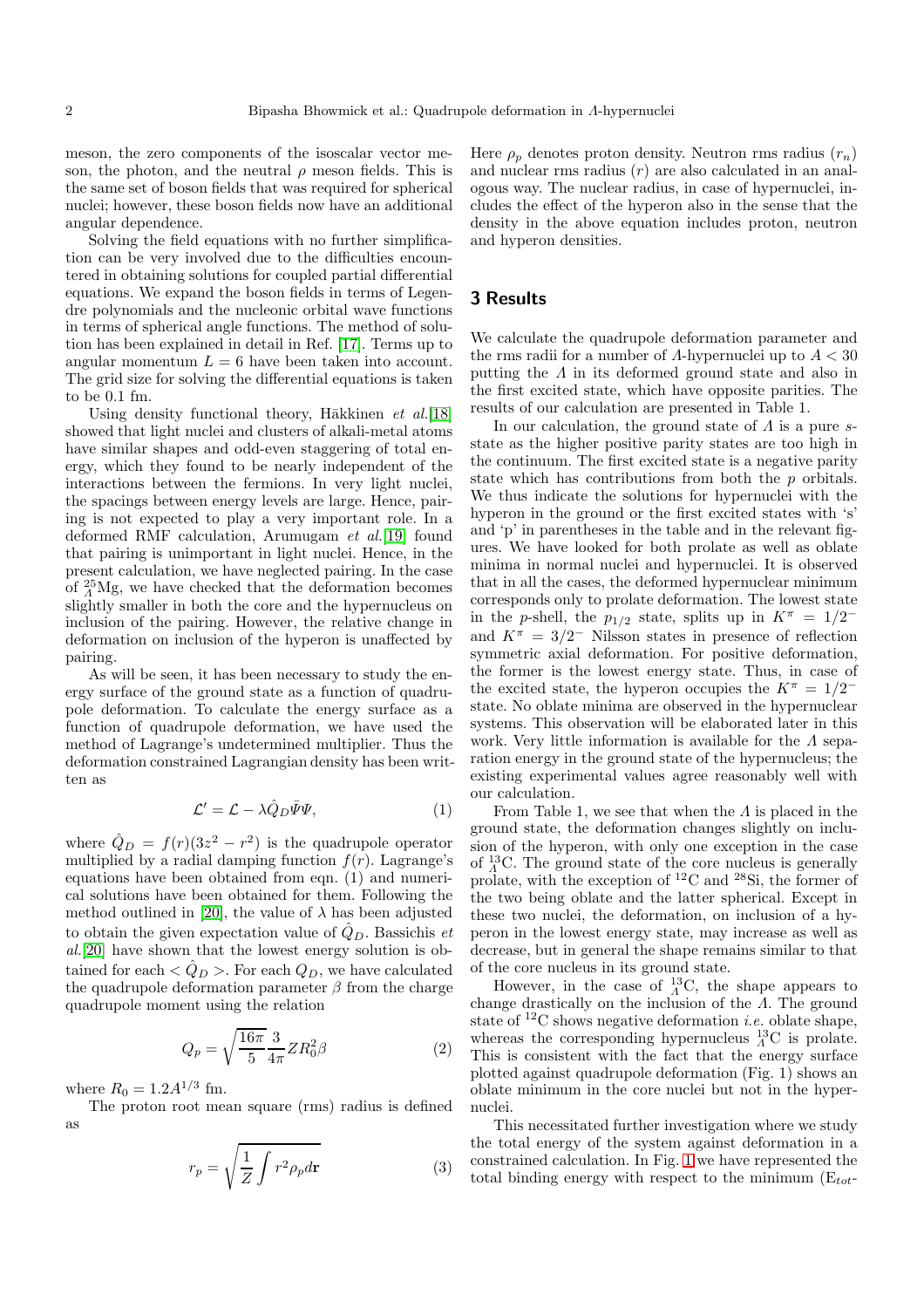Table 1. Calculated Binding energy/nucleon(-E/A) and Λ separation energy  $(E_A)$  in MeV, quadrupole deformation parameter  $\beta$ , and the rms radius in fm at the minimum energy for the core nucleus and the corresponding hypernucleus in different Λ states.

| Nucleus                                                                                                                                                                                                                                                                                                                                                           | $-E/A$ | $E_A$              | β       | $r_p$ | $r_n$ | $\overline{r}$ |
|-------------------------------------------------------------------------------------------------------------------------------------------------------------------------------------------------------------------------------------------------------------------------------------------------------------------------------------------------------------------|--------|--------------------|---------|-------|-------|----------------|
| $(A\text{-state})$                                                                                                                                                                                                                                                                                                                                                |        |                    |         |       |       |                |
| ${}^{8}$ Be                                                                                                                                                                                                                                                                                                                                                       | 5.668  |                    | 0.38    | 2.41  | 2.31  | 2.36           |
|                                                                                                                                                                                                                                                                                                                                                                   | 5.533  |                    | $-0.37$ | 2.39  | 2.28  | 2.33           |
| $\frac{9}{4}$ Be (s)                                                                                                                                                                                                                                                                                                                                              | 5.837  | $7.189*$           | 0.34    | 2.40  | 2.38  | 2.34           |
|                                                                                                                                                                                                                                                                                                                                                                   | 6.201  |                    | 0.27    | 2.41  | 2.26  | 2.33           |
|                                                                                                                                                                                                                                                                                                                                                                   | 6.116  |                    | $-0.20$ | 2.39  | 2.24  | 2.32           |
| $\frac{^{11}_{A}\text{B}}{^{12}\text{C}}$                                                                                                                                                                                                                                                                                                                         | 6.501  | 9.501              | 0.33    | 2.54  | 2.34  | 2.40           |
|                                                                                                                                                                                                                                                                                                                                                                   | 7.175  |                    | $-0.21$ | 2.36  | 2.18  | 2.27           |
|                                                                                                                                                                                                                                                                                                                                                                   | 7.534  | $11.842^{\dagger}$ | 0.13    | 2.59  | 2.20  | 2.39           |
| $^{13}_{\Lambda}{\rm C}$ (s) $^{13}_{\Lambda}{\rm C}$ (p) $^{13}_{\rm 18}$                                                                                                                                                                                                                                                                                        | 6.683  | 0.779              | 0.14    | 2.61  | 3.00  | 2.92           |
|                                                                                                                                                                                                                                                                                                                                                                   | 7.562  |                    | 0.14    | 2.70  | 2.45  | 2.58           |
|                                                                                                                                                                                                                                                                                                                                                                   | 7.561  |                    | $-0.11$ | 2.69  | 2.44  | 2.57           |
|                                                                                                                                                                                                                                                                                                                                                                   | 7.883  | 13.661             | 0.13    | 2.71  | 2.52  | 2.56           |
| $^{19}_{\Lambda}$ F (s)<br>$^{19}_{\Lambda}$ F (p)                                                                                                                                                                                                                                                                                                                | 7.399  | 4.465              | 0.14    | 2.71  | 2.62  | 2.63           |
| $\overline{{}^{22}\text{Na}}$                                                                                                                                                                                                                                                                                                                                     | 7.565  |                    | 0.22    | 2.85  | 2.57  | 2.72           |
|                                                                                                                                                                                                                                                                                                                                                                   | 7.475  |                    | $-0.13$ | 2.83  | 2.55  | 2.69           |
| $^{23}_{\Lambda}$ Na (s)                                                                                                                                                                                                                                                                                                                                          | 7.904  | 15.362             | 0.21    | 2.86  | 2.62  | 2.70           |
| $^{23}_{\Lambda}$ Na<br>(p)                                                                                                                                                                                                                                                                                                                                       | 7.537  | 6.921              | 0.22    | 2.86  | 2.69  | 2.74           |
| $^{24}$ Mg                                                                                                                                                                                                                                                                                                                                                        | 7.814  |                    | 0.25    | 2.91  | 2.60  | 2.76           |
|                                                                                                                                                                                                                                                                                                                                                                   | 7.640  |                    | $-0.15$ | 2.89  | 2.59  | 2.74           |
| $^{25}_{4}$ Mg (s)                                                                                                                                                                                                                                                                                                                                                | 8.142  | 16.014             | 0.23    | 2.91  | 2.65  | 2.74           |
| $^{25}_{\Lambda}$ Mg $(p)$                                                                                                                                                                                                                                                                                                                                        | 7.823  | 8.039              | 0.24    | 2.91  | 2.71  | 2.78           |
| $^{25}\mathrm{Mg}$                                                                                                                                                                                                                                                                                                                                                | 7.872  |                    | 0.20    | 2.88  | 2.64  | 2.76           |
|                                                                                                                                                                                                                                                                                                                                                                   | 7.793  |                    | $-0.13$ | 2.87  | 2.63  | 2.75           |
| $^{26}_{\Lambda}$ Mg (s)                                                                                                                                                                                                                                                                                                                                          | 8.248  | 17.648             | 0.22    | 2.92  | 2.63  | 2.75           |
| $\frac{\frac{26}{4}Mg(p)}{25Al}$                                                                                                                                                                                                                                                                                                                                  | 7.927  | 9.30               | 0.23    | 2.92  | 2.69  | 2.79           |
|                                                                                                                                                                                                                                                                                                                                                                   | 7.657  |                    | 0.15    | 2.95  | 2.56  | 2.77           |
|                                                                                                                                                                                                                                                                                                                                                                   | 7.565  |                    | $-0.11$ | 2.94  | 2.55  | 2.76           |
|                                                                                                                                                                                                                                                                                                                                                                   | 8.001  | 16.601             | 0.14    | 2.95  | 2.61  | 2.75           |
| $\begin{array}{c} \stackrel{26}{\varLambda}Al \text{ (s)} \\ \stackrel{26}{\varLambda}Al \text{ (p)} \\ \stackrel{26}{\varLambda}Al \end{array}$                                                                                                                                                                                                                  | 7.676  | 12.103             | 0.15    | 2.95  | 2.67  | 2.79           |
|                                                                                                                                                                                                                                                                                                                                                                   | 7.828  |                    | 0.11    | 2.92  | 2.60  | 2.76           |
|                                                                                                                                                                                                                                                                                                                                                                   | 7.795  |                    | $-0.09$ | 2.92  | 2.59  | 2.76           |
| $^{27}_{\Lambda}$ Al (s)                                                                                                                                                                                                                                                                                                                                          | 8.200  | 17.872             | 0.13    | 2.96  | 2.59  | 2.76           |
| $\begin{array}{c}\n\stackrel{\leftrightarrow}{A}\n\stackrel{\leftrightarrow}{\longrightarrow}\n\stackrel{\rightarrow}{\longrightarrow}\n\stackrel{\rightarrow}{\longrightarrow}\n\stackrel{\rightarrow}{\longrightarrow}\n\stackrel{\rightarrow}{\longrightarrow}\n\stackrel{\rightarrow}{\longrightarrow}\n\stackrel{\rightarrow}{\longrightarrow}\n\end{array}$ | 7.874  | 9.07               | 0.14    | 2.96  | 2.65  | 2.80           |
| $^{28}\mathrm{Si}$                                                                                                                                                                                                                                                                                                                                                | 8.080  |                    | 0.00    | 2.95  | 2.54  | 2.77           |
| $^{29}_{\Lambda}$ Si (s)                                                                                                                                                                                                                                                                                                                                          | 8.453  | 18.897             | 0.06    | 3.00  | 2.54  | 2.78           |
| $^{29}_{\Lambda}$ Si (p)                                                                                                                                                                                                                                                                                                                                          | 8.118  | 9.182              | 0.06    | 3.00  | 2.60  | 2.82           |

\*Exp. value is  $6.71 \pm 0.04 \text{ MeV}[21]$  $6.71 \pm 0.04 \text{ MeV}[21]$ 

<sup>†</sup>Exp. value is  $11.69\pm0.12$  MeV[\[21\]](#page-4-20)

 $E_{tot}^{min}$ ) for <sup>12</sup>C and  ${}^{13}_{A}$ C as a function of deformation parameter  $\beta$ . We see that the energy surface of <sup>12</sup>C is almost flat with a oblate minimum around  $\beta = -0.2$ . Though there is no minimum for positive deformation, around  $\beta = 0.1$ there exists a region which might have formed a minimum. Inclusion of the Λ makes the oblate minimum disappear and the prolate minimum is found to be formed in the energy surface of  $^{13}_{\Lambda}$ C. One can see that although the unconstrained calculations predict the ground state of  ${}^{12}$ C and  $^{13}_{\Lambda}$ C to be oblate and prolate, respectively, actually a flat minimum is being replaced by a sharper prolate one. Our result is different from the previous HF calculations by



<span id="page-2-0"></span>Fig. 1. Total energy with respect to the minimum  $(E_{tot} - E_{tot}^{min})$ as function of deformation  $\beta$  for <sup>12</sup>C and the corresponding hypernucleus  ${}^{13}_{A}$ C.

Zhou et al.<sup>[\[10\]](#page-4-9)</sup> or the SkHF+BCS calculations by Win  $et$ al.[\[22\]](#page-4-21), which have reported similar deformations for  ${}^{12}$ C and  $^{13}_{A}$ C. Some calculations have also reported a spherical configuration for  ${}^{13}_{\Lambda}$ C[\[11,](#page-4-10)[12,](#page-4-11)[23\]](#page-4-22).

As a case where deformation appears in hypernuclei while the core is spherical in our calculation, we study  $^{29}_{\Lambda}$ Si. However, we should point out that  $^{28}$ Si is experimentally known to be a deformed nucleus. We see that  $^{29}_{\Lambda}$ Si is slightly prolate with the FSUGold parameter whereas <sup>28</sup>Si is spherical. In Fig. [2](#page-2-1) we have represented the total binding energy with respect to the minimum  $(E_{tot} - E_{tot}^{min})$  for  $^{28}$ Si and  $^{29}_{A}$ Si as a function of deformation. From Fig. [2,](#page-2-1)



<span id="page-2-1"></span>Fig. 2. Total energy with respect to the minimum as function of deformation  $\beta$  for <sup>28</sup>Si and the corresponding hypernucleus  $^{29}_{\Lambda}$ Si.

we see that the rather flat energy minima at the spherical configuration in case of <sup>28</sup>Si, becomes sharper and shifts slightly towards positive side in case of  $^{29}_{\Lambda}$ Si. One can also see that in the case of <sup>28</sup>Si, a very slight change in the energy surface may make the ground state oblate consistent with the large deformation observed experimentally.

The situations in both the above cases may be considered as follows. The energy surfaces around the minima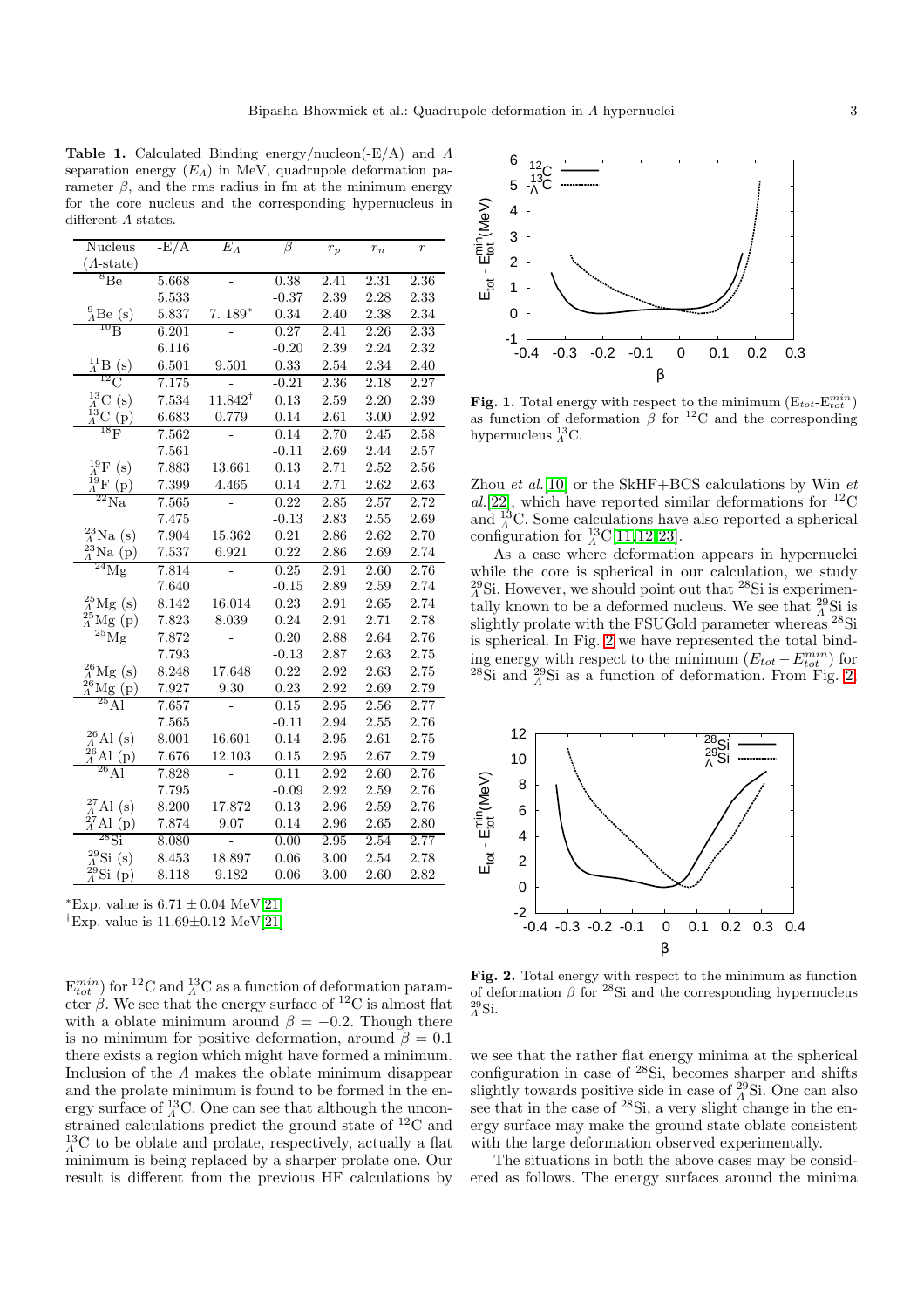are rather flat, irrespective of the actual positions of the minima. The  $1As<sub>1/2</sub>$  state, on the other hand, has a shallow prolate minimum. The reason for the minimum occurring only on the prolate side requires further analysis which we plan to carry out in a future work. The inclusion of the  $Λ$ -hyperon in the  $1s_{1/2}$  state is thus strong enough to polarize the core. Although individually the prolate minimum for the  $1As_{1/2}$  state is not very deep, the interaction between the hyperon and the nucleons leads to a change in the energy levels of normal nucleons also, driving the nucleus towards positive deformation. Thus the overall surface shows a sharper prolate minimum. In case where the minimum is deep enough in the core nucleus, the hyperon does not change the shape. For example, the nucleus <sup>16</sup>O, being doubly magic, is known to be spherical and has a deep minimum around  $\beta = 0$ . We find that the corresponding hypernucleus  ${}^{17}_{A}O$  is also spherical.

We also note that our results for  $^{25}_{\Lambda}$ Mg agree with the SkHF+BCS calculations by Win  $et\hat{al}$ .[\[22\]](#page-4-21) in the sense that inclusion of a hyperon decreases the total deformation slightly. However, our results, as a whole, are different from the previous RMF and SkHF calculations[\[4,](#page-4-3)[5,](#page-4-4)[10,](#page-4-9)[11,](#page-4-10) [22,](#page-4-21)[23\]](#page-4-22) in the sense that all the previous calculations report a decrease in deformation on addition of a Λ particle. Our calculations show that the deformation may increase in some cases. In general, the inclusion of the Λ hyperon makes the energy surface sharper, the oblate minima disappears and the prolate one becomes prominent, thus producing a shift in deformation. Similar observations have been found for the other nuclei investigated in Table 1.

In the case of excited  $\Lambda$  states, our calculations show that when the  $\Lambda$  goes from the ground-state to the p-state it slightly increases the deformation excluding the case of  $^{29}_{\Lambda}$ Si, where the deformation remains the same. Calculation for the deformation of hypernuclei for an excited  $\Lambda$  state reported by Isaka *et al.*[\[12\]](#page-4-11) found similar results. In  $^{9}_{A}$ Be and  $^{11}_{\Lambda}$ B, the excited  $\Lambda$  state is unbound.

We have also investigated the changes in the rms radii of the hypernuclei. Proton, neutron and total rms radii are shown in the last three columns of Table 1.

It is seen that the inclusion of a Λ hyperon, causes either a slight increase or no modification in neutron and proton radii when the  $\Lambda$  particle is in the s-state. When the hyperon is excited to the p-state the size of the hypernucleus increases only slightly in almost all cases. The only exception is  ${}^{13}_{A}$ C, where this increase in radius is significant, so that the hypernucleus is much larger than the corresponding core nucleus. The reason for this large increase is the change in shape. As already pointed out, the core in  ${}^{13}_{\Lambda}$ C is an oblate spheroid while the hypernucleus is prolate. The hypernucleus being elongated along the symmetry axis shows a larger radius.

We should point out that in contrast to many calculations, we have not obtained any shrinkage in the ground state of the hypernucleus. We have already discussed the case of  $^{13}_{\Lambda}$ C. In  $^{11}_{\Lambda}$ B and  $^{29}_{\Lambda}$ Si, where the positive deformation has increased, we find a more significant increase in proton radius. Otherwise the proton radius is nearly equal to that of the core nucleus. In almost no case we have got a shrinkage. The neutron radius increases in almost all cases. A recent RMF calculation have also found no change in proton radius[\[24\]](#page-4-23) though it should be added that the hypernuclei studied in that work are beyond the mass range of the present work. The experimental evidence of shrinkage in charge radius is the decrease in B(E2) in  $^7_\Lambda$ Li, a very light nuclei observed by Tanida  $et \ al.[2]$  $et \ al.[2]$ . In our case, we get a slight decrease in the lightest nuclei,  $^{9}_{A}$ Be.



<span id="page-3-0"></span>Fig. 3. The monopole nucleon and hyperon density profile in  ${}_{A}^{13}$ C when the  $\Lambda$  is in different single particle state (s and p, given in parentheses). Here  $\rho_o$  refer to monopole nucleon density and  $\rho_{h0}$  refer to monopole hyperon density. The density of the core nucleus <sup>12</sup>C ( $\rho_0(\text{core})$ ) is also shown.

The reason for the large increase in size in  $^{13}_{\Lambda}$ C can be seen in the distribution of densities of the nuclei. We plot the monopole densities in  $^{13}_{A}$ C and  $^{25}_{A}$ Mg in Figs. [3](#page-3-0) and [4,](#page-4-24) respectively, to see the effect of the hyperon. Both the cases with the hyperon in its ground state and excited state are shown. In Fig. [3,](#page-3-0) the monopole density of  ${}^{12}C$  is also shown. One can see that the density profile of this core nucleus differs from that of the normal nucleons in  $^{13}_{\Lambda}$ C, an evidence of the change in the ground state as discussed earlier.

Fig. [3](#page-3-0) shows that in  $^{13}_{\Lambda}$ C, when the hyperon is placed in the p-state, the densities extend to larger distances. Actually, the hyperon is very loosely bound in the excited state. Hence, its wave function extends to a very large distance. As the hyperon interacts strongly with the nucleons, the nucleon density also shows a large tail, reminiscent of halo nuclei.

However, this is not a general phenomenon as evident from Table I. As an example, we present the density profile for  $^{25}_{\Lambda}$ Mg in Fig. [4.](#page-4-24) It is clear that in this hypernucleus, both the nucleon and the hyperon densities remain practically unchanged whether the hyperon is in the s-state or in the p-state. The p-shell hyperon in this case is strongly bound and does not show any halo-like behaviour.